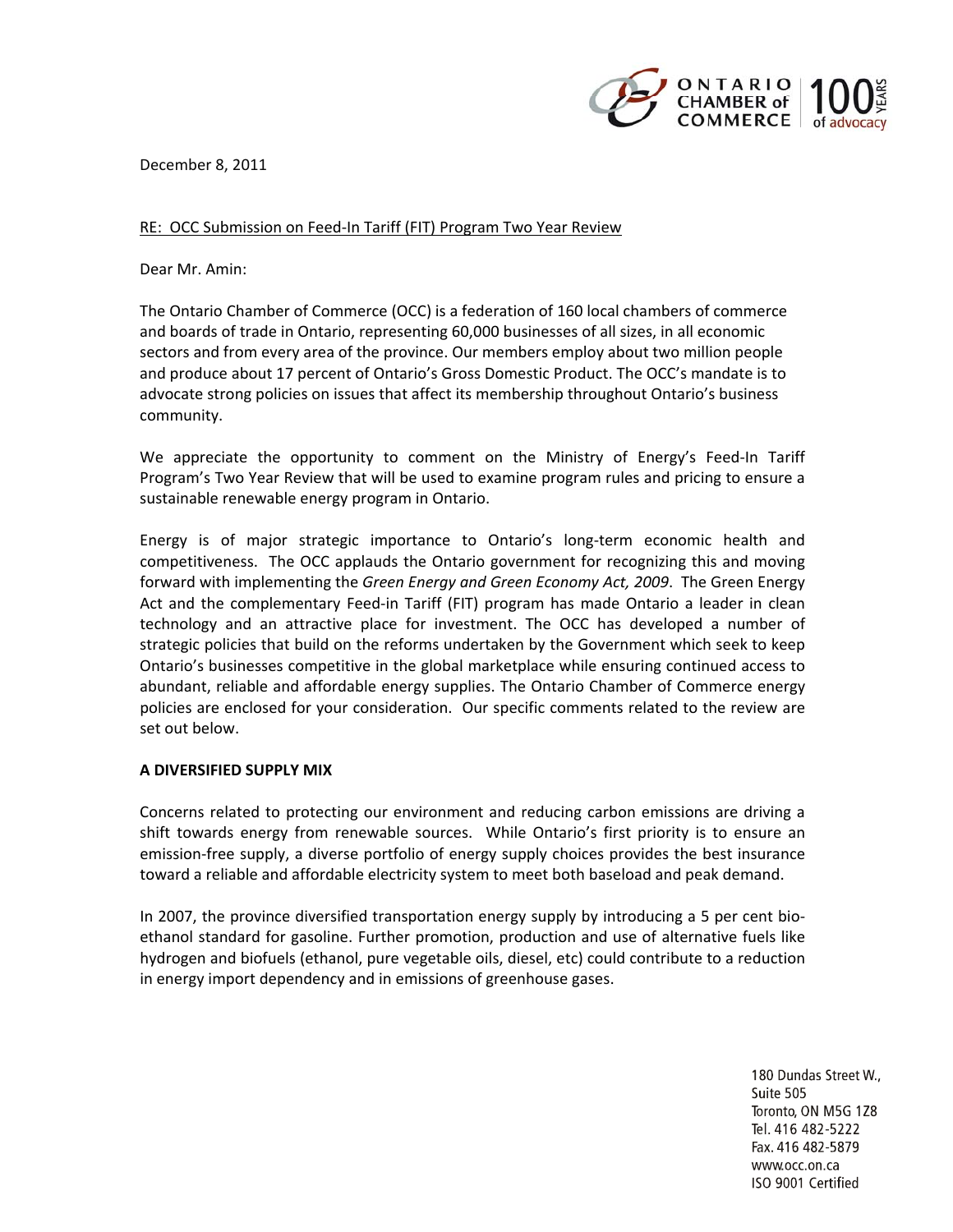Ontario's economy depends heavily on conventional fuels, including petroleum derivatives. As the population grows, so will the demand for fuel. Almost three quarters of our total energy supply comes from fossil fuel. While the Ontario government has made significant steps toward diversifying our energy supply, our policy makers can do more to create an environment that promotes diversification of fuel supply, fosters conservation and fuel demand management policies. Tax incentives promoting development of fuel efficient technologies coupled with R & D investment in energy efficient technologies and the availability of competitive alternative transportation fuels in our daily lives could make a difference for Ontario's economy. Ensuring a diversity of supply will also help business invest in new technologies that will help meet their needs in a more sustainable manner.

To diversify Ontario's energy supply mix, the OCC recommends that the Government of Ontario:

- 1. Develop a long-term plan to diversify fuel supply mix, promote fuel conservation and energy efficient technologies, and foster consumer demand management for fuels
- 2. Undertake analysis of the environmental, economic, and social impact in order to decide whether it is advisable to increase the proportion of bio-fuels in relation to conventional fuels
- 3. Promote and invest in research and development oriented towards vehicles using alternative fuels (e.g. hydrogen cells, electrical cars, biodiesel, biogas, bio-ethanol, biomethanol, pure vegetable oil, etc.)
- 4. Develop effective demand management policies for high density urban centers by encouraging commuters to use oil efficient mass transportation systems – buses, trains, car pooling; consider developing "low hydrocarbon diet" standards and versatile, oil efficient engines for public transportation systems, etc.
- 5. Educate the public on:
	- a. What is at stake and why these types of investments are needed
	- b. The advantages and importance of fuel diversification within their own communities and businesses
	- c. The advantages for the environment and the sustainability of the economy.
- 6. Secure a more predictable and less single fuel source (crude oil) dependent economy/society
- 7. Undertake steps to increase the refining capacity in the province
- 8. Work with the federal government to immediately establish incentives to secure a diverse and adequate supply of fuel capable of stimulating the domestic economy

## **DEMAND MANAGEMENT**

There are growing concerns in the business community about the reliability and cost of green energy supply. The pursuit of a green energy strategy should not occur in isolation from efforts to address energy security, and economic growth. In an Ontario business context energy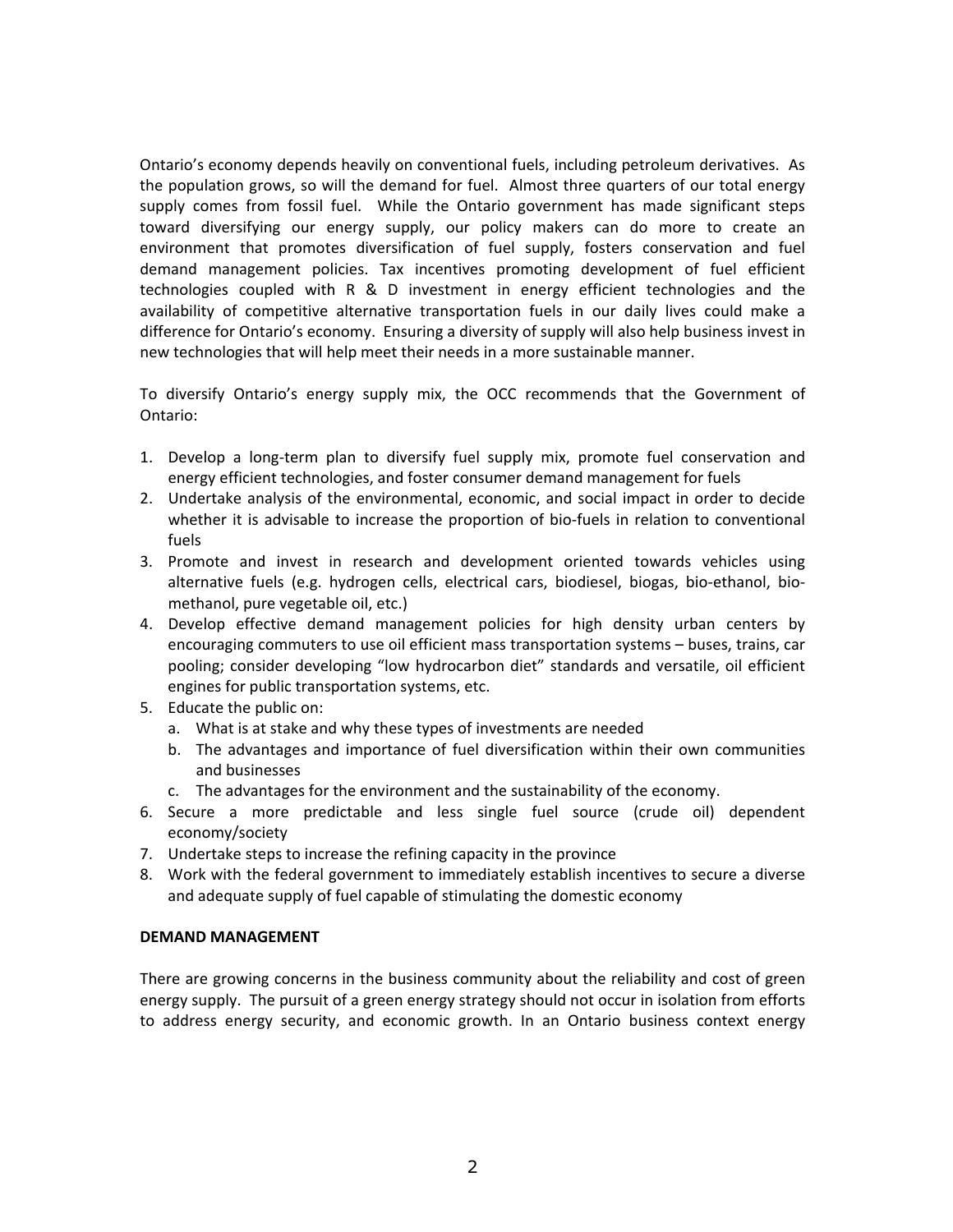security means confidence in its ongoing ability to access reliable and affordable energy wherever it operates. Energy security is thus an important consideration, not only for day-today operations, but also for long-term investment.

According to the OPA's forecast, Ontario's peak day demands will increase by 21 percent by 2025. In our view, efficient demand response programs provide the tools to reduce the 'peak day' demand in the province, ensuring more available supply for industries and business sectors. Not only can demand management initiatives reduce growth in peak electricity demand, but can also provide savings in future energy infrastructure costs and mitigate greenhouse gas emissions. There is strong evidence internationally and from research organizations that early intervention by energy utilities to manage peak demand leads to longterm benefits for energy consumers and utilities. A more sustainable growth in energy use in the residential sector will decrease the need to invest money to expand or upgrade Ontario's electricity network in the future.

## **CONSIDERING NEW RENEWABLE TECHNOLOGIES**

Waste represents an increasingly important fuel source. Energy recovery from waste describes the process in which energy is recovered from the combustion of waste and used to generate electricity, which is then fed back into the electricity grid, or provide both electricity and heat (combined heat and power) to nearby communities or other uses. Waste may be in the form of an individual waste stream, generally from a commercial or industrial activity, which is used in existing plant as a fuel; it may be the residue once recyclables are separated from a general waste stream; or it may be a specially produced refuse-derived fuel (RDF), which must meet certain standards to be burnt in certain plants, such as cement kilns, or potentially, power station furnaces.

Using wastes as fuel can have two fold benefits: maintaining a cleaner environment and providing an alternative energy source for the local economy. Energy from waste (EFW) generation can help reduce carbon monoxide emissions through displacement of fossil fuels that are 23 times more damaging for global warming than carbon monoxide. If biodegradable waste is diverted from landfill, methane emissions can be avoided.

New energy-from-waste plants give off no odour, effectively dispose of garbage that would otherwise go to landfills, and generate considerable amounts of eco-friendly electricity and sometimes steam as a by-product. Although new technologies still generate some emissions, their level is substantially lower compared to older technologies.

A number of well-established technologies are available for generating heat or power from wastes: combustion with energy recovery, thermal technologies, gasification, pyrolysis, anaerobic digestion, pelletization, thermal cracking, etc.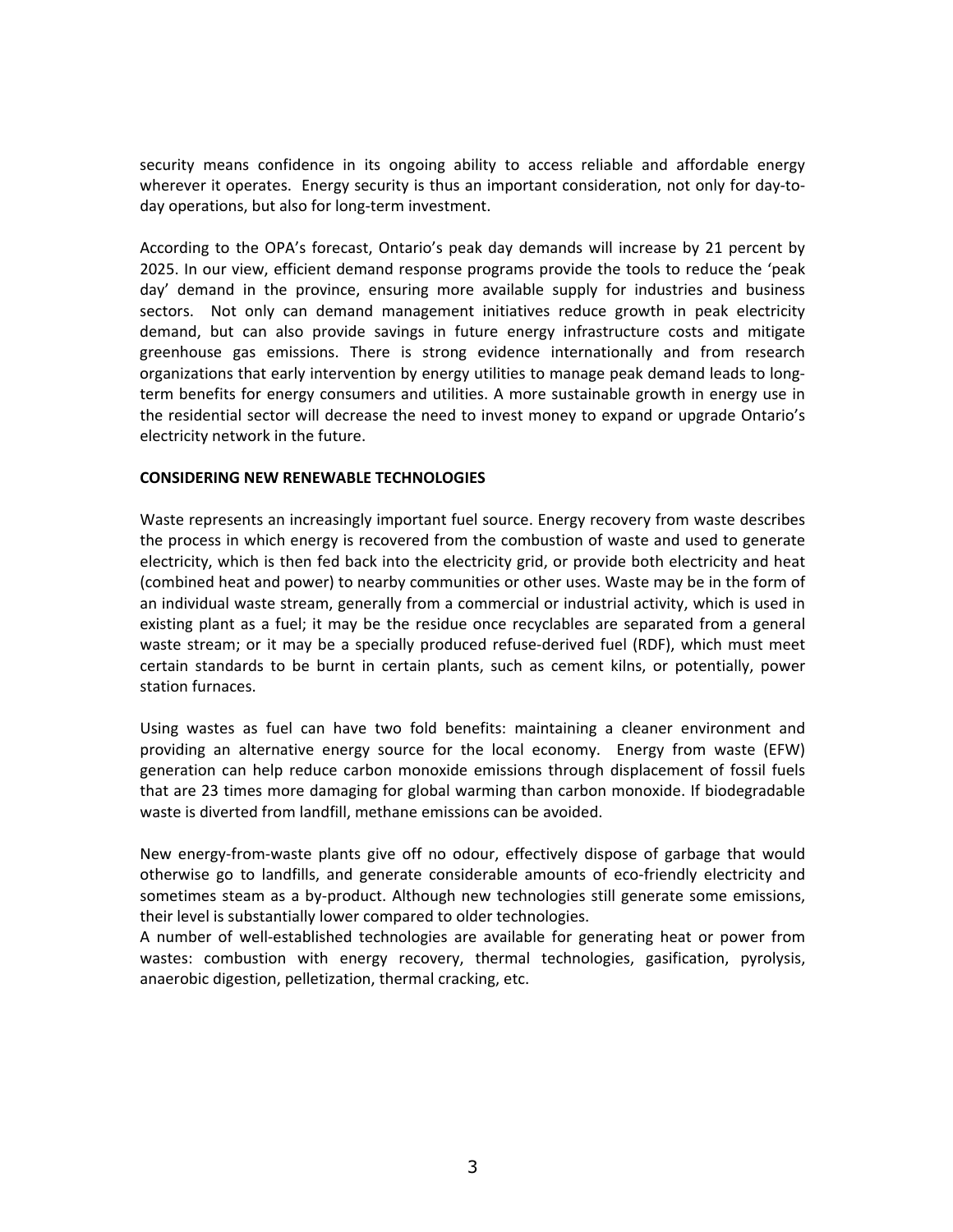The air emissions from EFW plants as compared to traditional use of fossil fuels are also significantly cleaner. For example, the table below shows use of trash to generate one megawatt of power instead of coal.

| Air Emissions of Waste-to-Energy and Fossil<br>Fuel Power Plants (pounds per megawatt hour) <sup>5</sup> |                       |                       |                        |
|----------------------------------------------------------------------------------------------------------|-----------------------|-----------------------|------------------------|
| <b>Facility Type</b>                                                                                     | <b>Carbon Dioxide</b> | <b>Sulfur Dioxide</b> | <b>Nitrogen Oxides</b> |
| Coal                                                                                                     | 2,249                 | 13                    | 6                      |
| Oil                                                                                                      | 1,672                 | $12^{1}$              | 4                      |
| Natural Gas                                                                                              | 1,135                 | 0.1                   | 1.7                    |
| Waste-to-Energy                                                                                          | 837                   | 0.8                   | 5.4                    |

### (Source: www.wte.org)

Historically, Ontario has enjoyed relatively low energy costs and ample room to locate landfill sites, both factors being impediments to the development of EFW facilities. However, with growing concern over the environment, an integrated waste management system, including recycling and EFW facilities, should be given greater priority as a viable and responsible solution.

Ontario is missing the untapped value of energy from waste technologies.Canada, in general, and Ontario, in particular, has lagged behind both Europe and the United States in the development of EFW sites. Only 5 percent of Canada's solid waste is processed to generate electricity, compared to 13 percent in the United States.

In order to deal with the public concern over the location of EFW sites, EFW facilities should be located in existing landfill sites especially where an energy consumer is located in close proximity to the EFW facility or a grid connection is readily accessed. EFW facilities should be constructed and financed under public private partnerships not unlike Infrastructure Ontario in order to achieve design, quality and cost consistencies across the Province.

Energy from Waste plants could play a limited, but increased role in generating electricity, providing heat to Ontario communities and serving as a practical waste disposal solution. With fossil fuel prices rising in recent years, the attractiveness of Energy from Waste component of the portfolio is likely to grow.